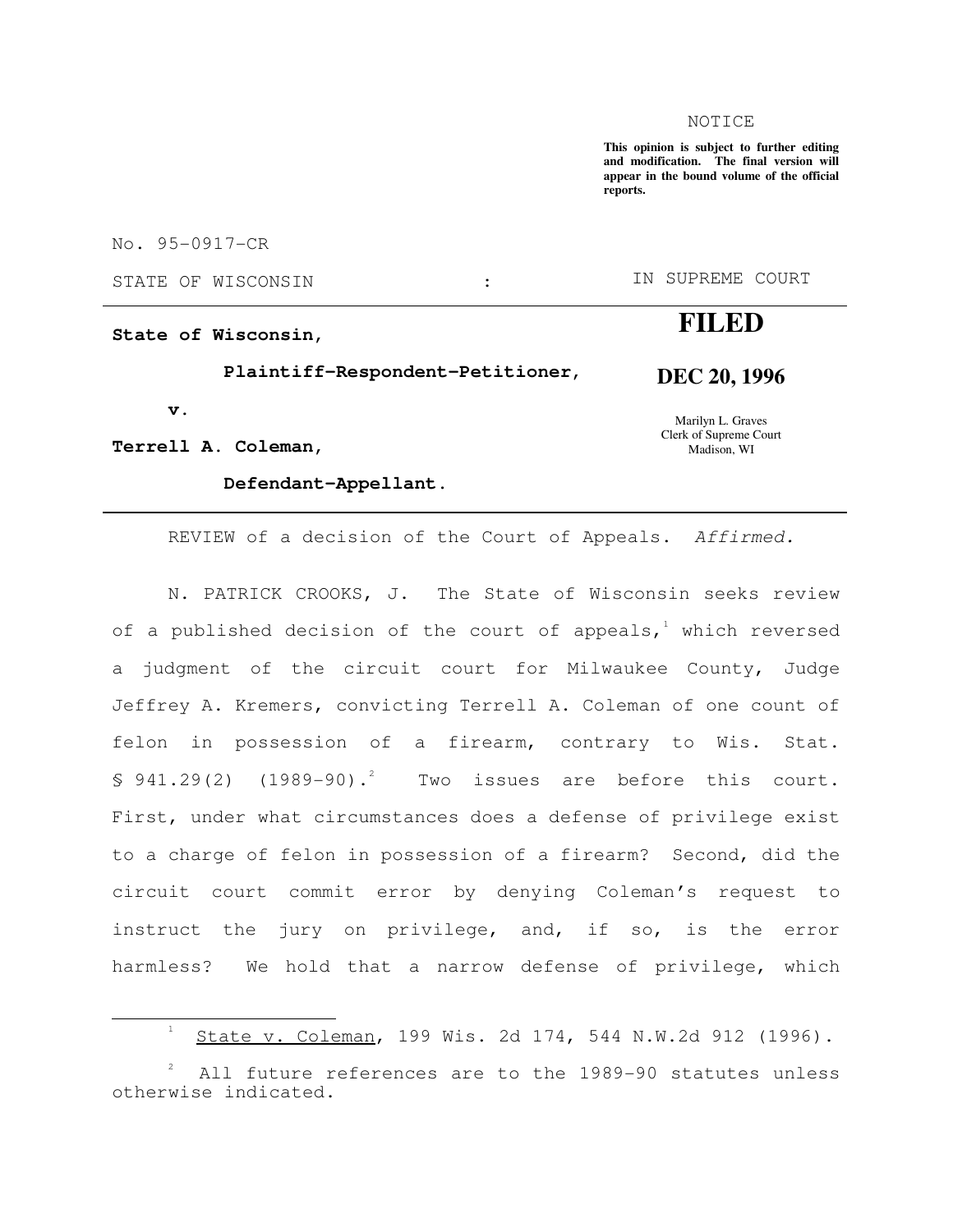originates from United States v. Gant, 691 F.2d 1159 (5th Cir. 1982), and State v. Newcomb, 6 F.3d 1129 (6th Cir. 1993), exists to a charge of felon in possession of a firearm. We further hold that the circuit court erred by refusing to instruct the jury on privilege, and that this error is not harmless. We therefore affirm the decision of the court of appeals.

I.

The pertinent facts are not in dispute. On October 21, 1992, between 8:30 a.m. and 9:00 a.m., Terrell A. Coleman arrived at the residence of Tanisha Evans and Camille Mason to pick up his niece and nephew.<sup>3</sup> While Coleman was waiting in the living room for the children, he heard what he thought was kicking at the door. Coleman testified: "I thought it was somebody to come up in there and try and rob it again." (R. 25 at 3.)

Both Coleman and Evans testified that four men had robbed the residence approximately one month earlier. One of the men had put a gun to Evans' head, in the presence of her children. Coleman, who was in Mason's bedroom at the time, jumped out of the window, ran to the corner, and called the police. $4$  Evans also testified that her brother purchased a rifle for her because of this incident. Evans kept the rifle in a closet in Mason's bedroom, because Evans' bedroom did not have a closet.

 $\overline{a}$ 

<sup>3</sup> Camille Mason is Coleman's girlfriend. Tanisha Evans is the mother of Coleman's niece and nephew.

<sup>4</sup> Both Evans and Coleman testified in a subsequent criminal trial involving this robbery.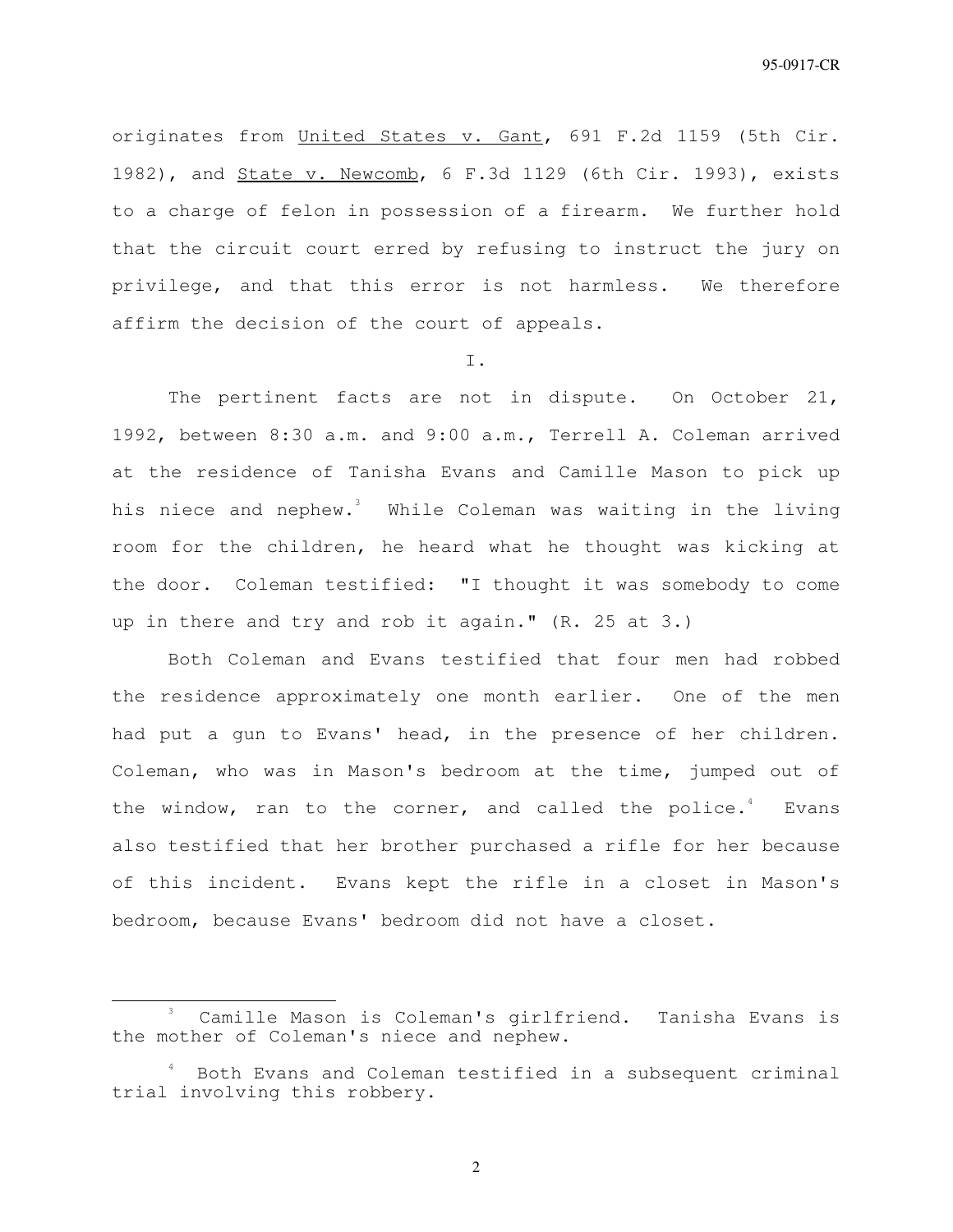Coleman testified that he therefore was scared when he heard the noise at the door because he thought "[s]omebody was going to rob the house again." (R. 25 at 6.) He further testified that he panicked, ran into Mason's bedroom, grabbed the rifle, went into the living room, and pointed the rifle at the door "to defend [him]self." (R. 25 at 7.) Much to Coleman's surprise, when the door opened, uniformed members of the Milwaukee County Sheriff's Tactical Squad entered the residence.

The officers were executing a "no knock" search warrant at the residence. They used a "hooligan," which is a bar-type tool, to pry open the screen door. They also breached the inner door by hitting it two to three times with a large "ram" to push it in, which took about five to six seconds. One officer testified that this process would make a noise that definitely would be heard. In addition, since the officers were executing a "no knock" search warrant, they did not announce "police-search warrant" until they had broken down the doors.

One officer testified that after they breached the doors and saw Coleman pointing the rifle at them, everyone experienced an extremely intense moment. Another officer testified that Coleman looked frightened. Within a matter of seconds, Coleman lowered the rifle, ran into Mason's room, threw the rifle onto the bed, and turned around to face the officers with his hands raised in what one officer viewed as an effort to surrender. Coleman testified that he ran into the room because he was afraid the officers were going to shoot him.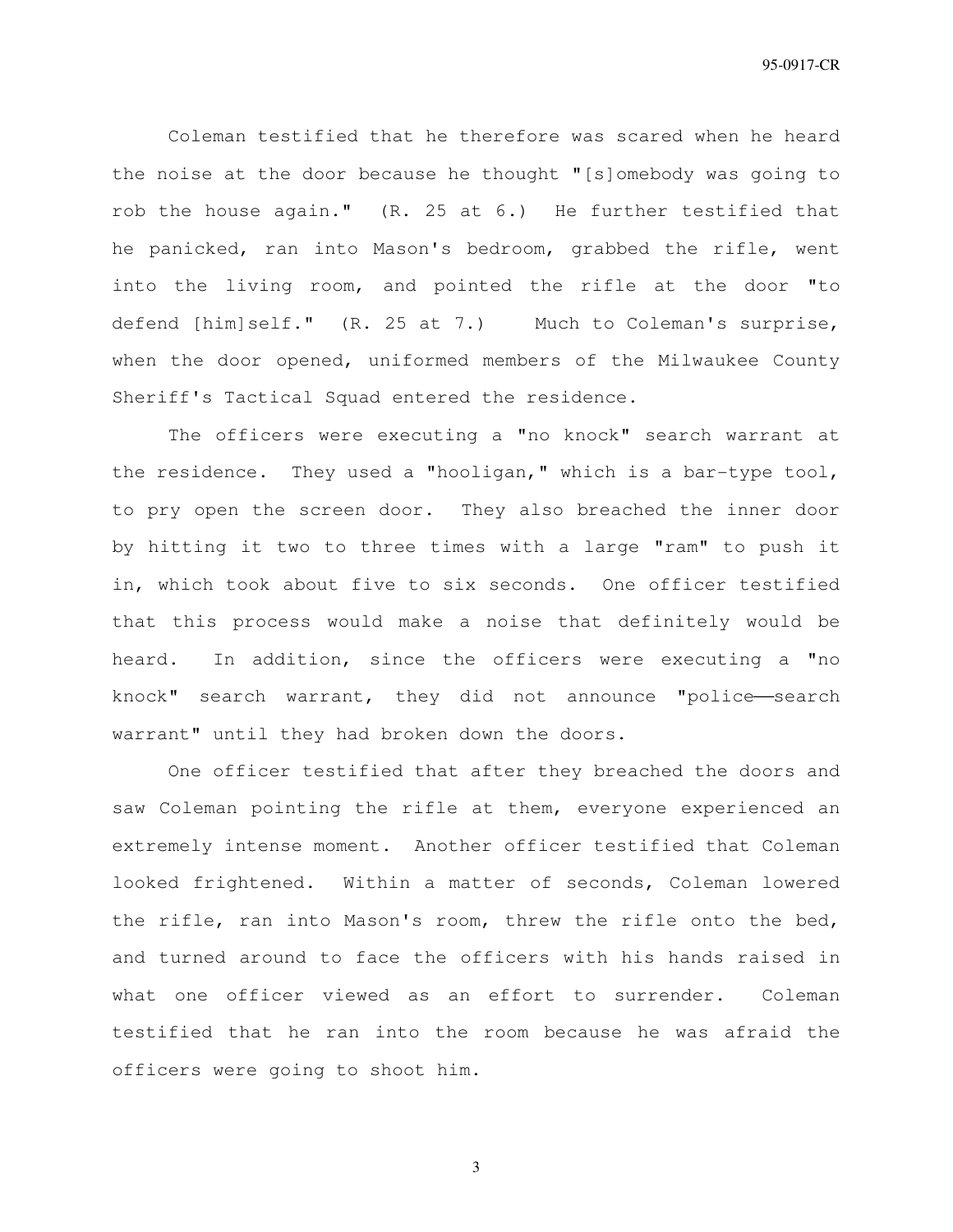On October 22, 1992, the State filed a criminal complaint, charging Coleman with one count of felon in possession of a firearm, contrary to Wis. Stat. \$ 941.29(2).<sup>5</sup> A preliminary hearing was held on November 2, 1992. The circuit court concluded that probable cause existed and therefore held Coleman for trial. On the same day, the State filed an information against Coleman, again charging him with one count of felon in possession of a firearm. Coleman pled not guilty.

Following several continuances, a jury trial was held on May 31 and June 1, 1994. The parties stipulated that Coleman was a convicted felon within the meaning of § 941.29(2). Coleman also conceded at trial that he had actual possession of the rifle when the officers entered Evans' residence. Thus, the main issue at trial was whether Coleman's possession of the rifle was privileged.

Accordingly, in his opening statement, Coleman's attorney said, "[I]n this particular case it will be proven beyond a reasonable doubt that [holding the rifle] was a reasonable action that was privileged-[Coleman] was privileged to take under the law." (R. 24 at 74.) Coleman also presented evidence, through his own testimony and that of Evans, in support of his claim that his possession of the gun was privileged. In addition, Coleman asked the court to give the following pattern jury instructions: Wis JI-Criminal 790 (coercion); Wis JI-Criminal 800 (privilege:

 $\overline{a}$ 

<sup>5</sup> Section 941.29(2) provides in pertinent part: "Any person specified in sub. (1) who, subsequent to the conviction for the felony or other crime, as specified in sub.  $(1)$ , . . . possesses a firearm is guilty of a Class E felony."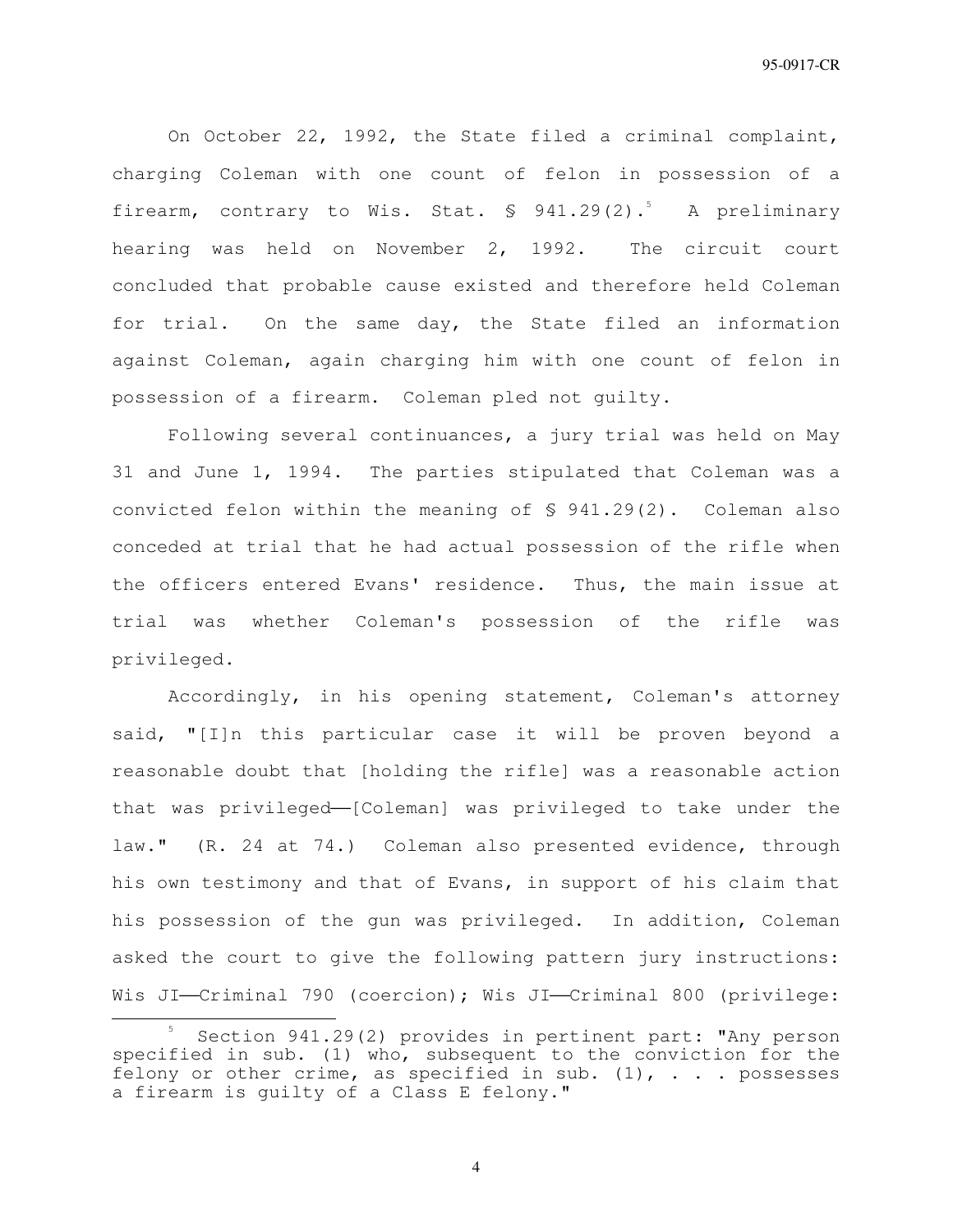self-defense); Wis JI-Criminal 810 (privilege: self-defense: retreat); Wis JI-Criminal 825 (privilege: defense of others); Wis JI-Criminal 860 (privilege: defense of another's property). The State conceded that a defense of privilege exists to a charge of felon in possession of a firearm, but argued that Coleman was not entitled to such an instruction because he had not produced sufficient evidence in support of the defense of privilege.

The circuit court denied Coleman's request to instruct the jury on privilege, because he determined that Coleman had not produced sufficient evidence that the defense of privilege applied. Similarly, the circuit court informed Coleman's

 ${}^{\circ}$  Specifically, the circuit court judge concluded:

j

And I will acknowledge, I'm troubled by the situation in the case and the facts, but in the final analysis, it seems to me that there has to be more than just a defendant hearing somebody kicking at the door to justify these defenses.

It seems to me that there has to be some basis for the defendant to believe that there was a threat to some threshold level on the record that has to be shown before it becomes even a jury question on those issues and I don't think on this record there is such a basis. . . . .

I would also note that what he did in the robbery case when he heard the robbery was to jump out the window and go call the police. Seems like that would have been a, he could have done that just as easily and I don't want to be put in the position where someone says, well the judge is acting as a juror now and deciding what would have been reasonable. That is not my point.

My point is that I think there has to be some level of reserved or anticipated danger shown on the record before he is justified in using one of the defenses and I don't think that is here in this record. (R. 25 at 39-40.)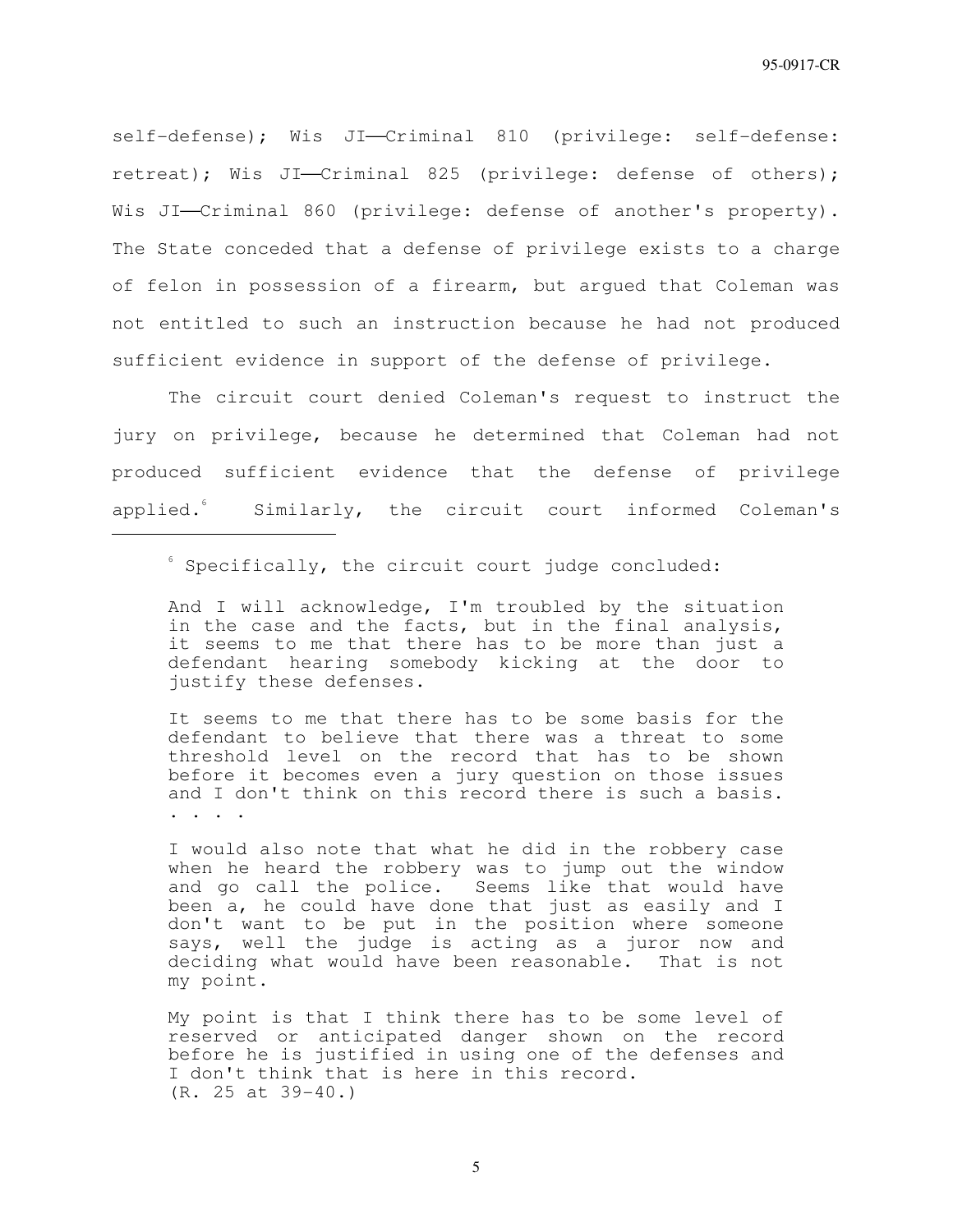attorney that he could not discuss self-defense in closing arguments. Immediately thereafter, Coleman's attorney moved for a mistrial. The circuit court denied the motion. Subsequently, the jury returned a verdict of guilty, and the circuit court entered a judgment of conviction. Coleman then appealed.

The court of appeals concluded that the circuit court had committed error by refusing to instruct the jury on privilege. The court further held that such error is not harmless, and thus ordered a new trial. $^{7}$ 

II.

We initially consider the issue of the applicability of a defense of privilege. The parties agree that a defense of privilege exists to a charge of felon in possession of a firearm contrary to Wis. Stat. § 941.29(2). We likewise agree with this conclusion. Although § 941.29(2) is a strict liability offense, State v. Phillips, 172 Wis. 2d 391, 395, 493 N.W.2d 238 (Ct. App. 1992), review denied, 497 N.W.2d 132 (1993), this court has determined that a strict liability offense is subject to a defense of privilege. State v. Brown, 107 Wis. 2d 44, 53-57, 318 N.W.2d 370 (1982). $^8$  In addition, the applicable statute defining

j

<sup>7</sup> However, the court of appeals did not determine the **circumstances** under which a privilege exists to a charge of felon in possession of a firearm. Instead, the court only addressed the issue of whether Coleman had introduced sufficient evidence to entitle him to a self-defense instruction.

<sup>8</sup> Although State v. Brown involved Wis. Stat. § 346.57(4)(h), Brown is nonetheless applicable precedent in this case. In particular, the court held: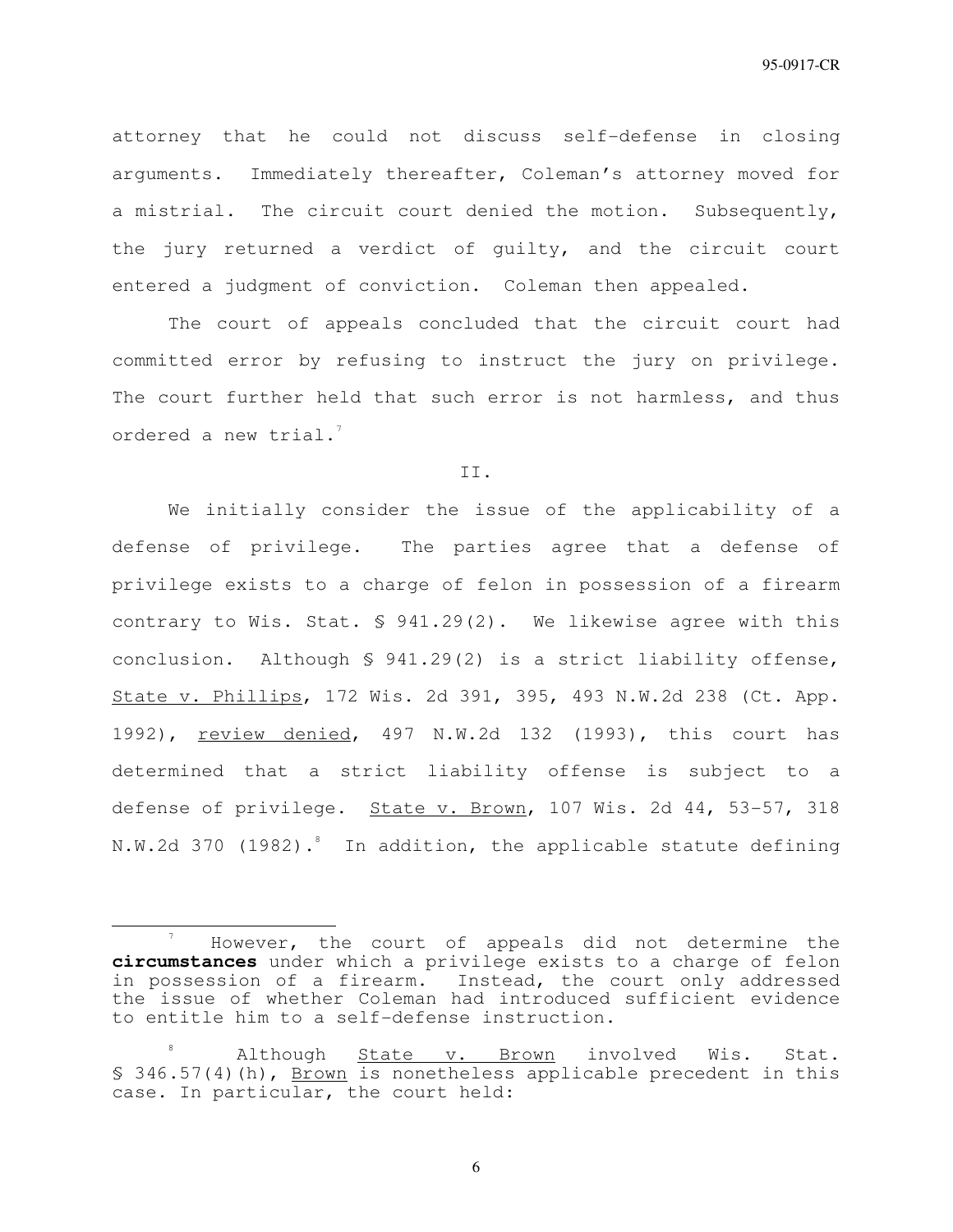privilege provides: "The fact that the actor's conduct is privileged, although otherwise criminal, is a defense to a prosecution for **any crime** based on that conduct." Wis. Stat. § 939.45 (emphasis added). There is no indication that the legislature intended to supersede § 939.45 when it enacted § 941.29(2), by entirely denying a felon in possession of a firearm the defense of privilege. Accordingly, we conclude that a defense of privilege applies to § 941.29(2).

The parties, however, disagree about the scope of this privilege. Coleman argues that the statutory defenses of coercion, self-defense, defense of others, and defense of property are applicable. $^{\circ}$  The State, on the other hand, contends that these statutory defenses are inapplicable because they do not address the purpose underlying the offense of felon in possession of a firearm, or the strict liability aspect of the

We conclude that recognizing a defense of legal justification does not necessarily conflict with the concept that violation of a traffic law is a strict liability offense. The basic concept of strict liability is that culpability is not an element of the offense and that the state is relieved of the burdensome task of proving the offender's culpable state of mind. When the defendant in the case at bar claims legal justification, he is not seeking to disprove a statutorily required state of mind. Instead he is claiming that even though he knowingly violated the law, his violation was privileged under the circumstances.

j

State v. Brown, 107 Wis. 2d 44, 53, 318 N.W.2d 370 (1982). Likewise, we conclude that even though violation of § 941.29(2) is a strict liability offense, it is not inconsistent to recognize the defense of privilege to it.

9 These defenses are set forth in Wis. Stat. \$\$ 939.45 -939.49.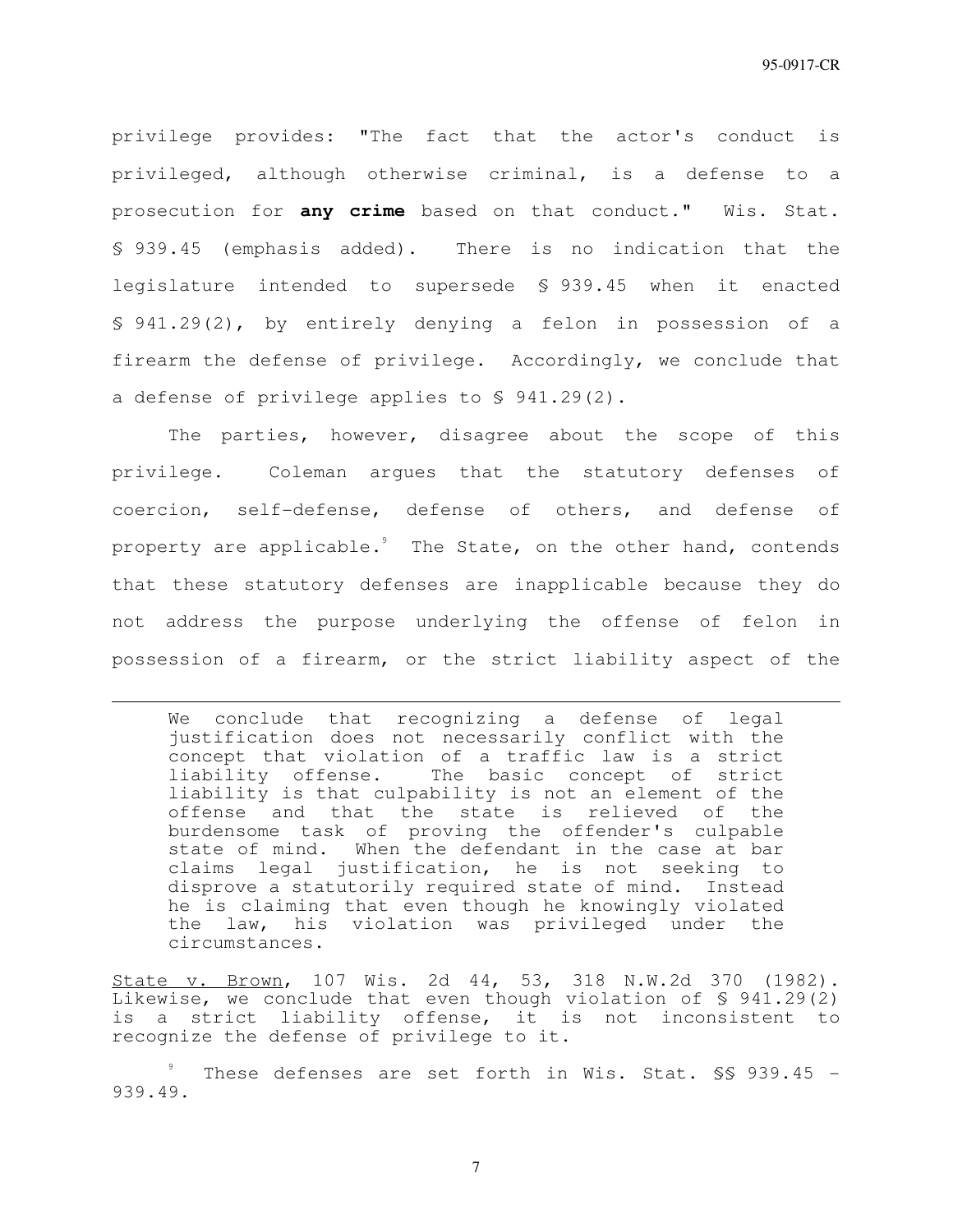offense. Accordingly, the State asks this court to recognize a narrow defense of privilege under § 939.45(6), as defined primarily in United States v. Gant, 691 F.2d 1159 (5th Cir. 1982).

We therefore must determine under what circumstances a privilege exists to Wis. Stat. § 941.29(2). Although this is an issue of first impression in Wisconsin, courts in several other jurisdictions have considered whether a defense of privilege exists to a statute that prohibits a felon from possessing a firearm. These courts have overwhelmingly determined that a defense of privilege exists.<sup>10</sup> However, these courts have disagreed on the specific privilege that applies-coercion,

j <sup>10</sup> A non-exhaustive survey of case law from other jurisdictions indicates that the following jurisdictions have recognized a defense of privilege to a charge of felon in possession of a firearm: United States v. Gomez, 92 F.3d 770 (9th Cir. 1996); United States v. Perez, 86 F.3d 735 (1996); United States v. Martin, 62 F.3d 1009 (8th Cir. 1995), cert. denied, \_\_ U.S. \_\_, 116 S. Ct. 1556 (1996); United States  $\overline{v}$ . Perrin, 45 F.3d 869 (4th Cir.), cert. denied,  $\overline{v}$  U.S. \_\_, 115 S. Ct. 2287 (1995); United States v. Newcomb, 6 F.3d 1129 (6th Cir. 1993); United States v. Paolello, 951 F.2d 537 (3d Cir. 1991); United States v. Vigil, 743 F.2d 751 (10th Cir.), cert. denied, 469 U.S. 1090 (1984); United States v. Gant, 691 F.2d 1159 (5th Cir. 1982); Marrero v. State, 516 So. 2d 1052 (Fla. Dist. Ct. App. 1987); State v. Blache, 480 So. 2d 304 (La. 1985); State v. Castrillo, 819 P.2d 1324 (N.M. 1991); Conaty v. Solem, 422 N.W.2d 102 (S.D. 1988); see also People v. King, 582 P.2d 1000 (Cal. 1978) (en banc) (self-defense available to charge of felon in possession of a concealable firearm); State v. Crawford, 521 A.2d 1193 (Md. 1987) (defense of necessity exists to charge of carrying a concealed weapon); State v. Hardy, 397 N.E.2d 773 (Ohio Ct. App. 1978) (self-defense available where defendant charged with having a weapon while under a disability). But see Johnson v. State, 650 S.W.2d 414 (Tx. Crim. App. 1983) (necessity defense not available to defendant charged with unlawfully carrying a handgun on licensed premises).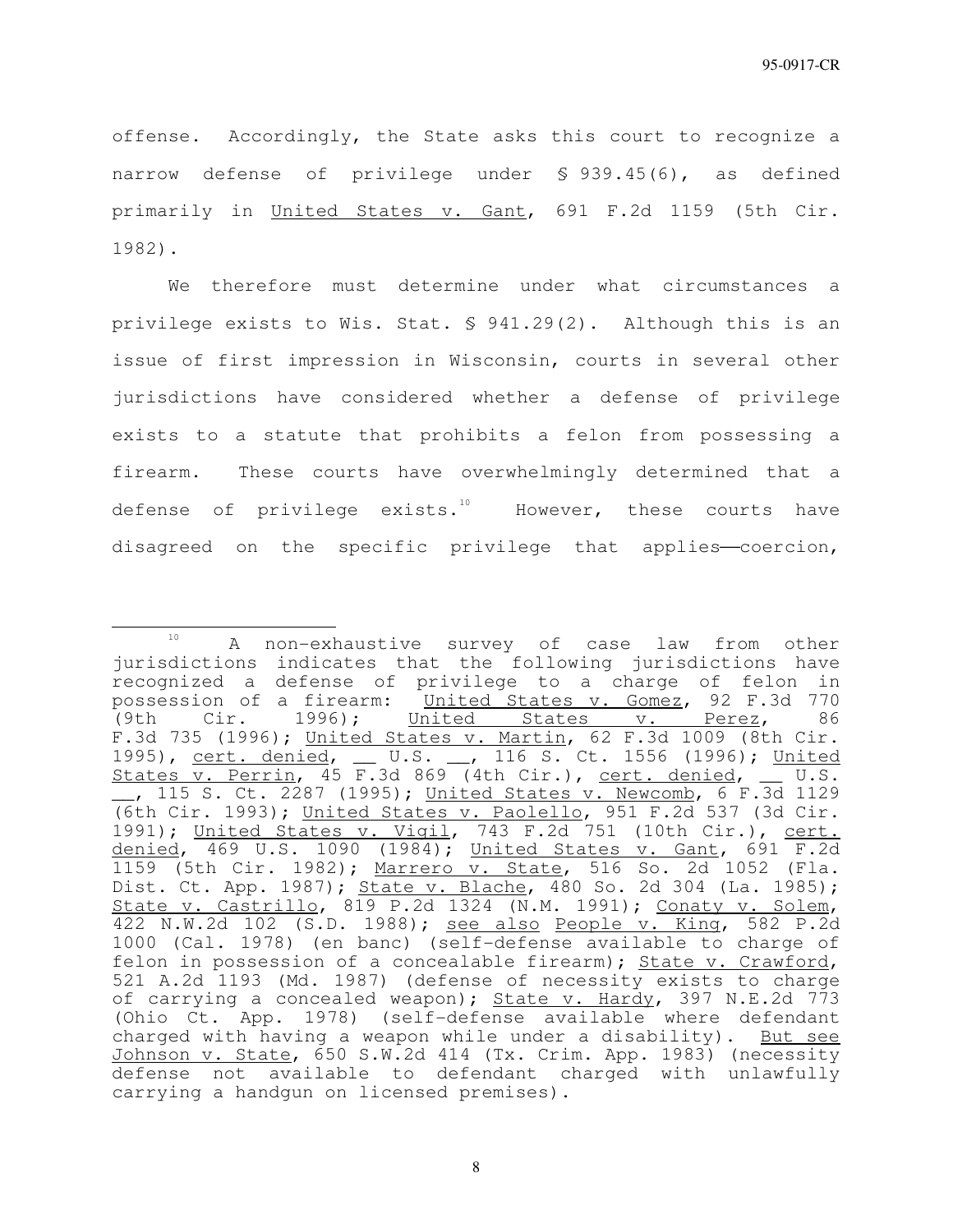necessity, duress, self-defense, or "justification" in general. $^{^{11}}\,$ Yet, regardless of the title, the vast majority of courts have defined the privilege narrowly, by either requiring the defendant to satisfy a multiple-part test, or prove certain elements in addition to the common law elements of the applicable privilege. $^{12}$ 

The State makes a compelling argument that, because of the underlying purpose of Wis. Stat. § 941.29(2), this court should also narrowly define any applicable privilege. This court has recognized that the legislative purpose behind § 941.29(2) is the protection of public safety. State v. Thiel, 188 Wis. 2d 695, 706-08, 524 N.W.2d 641 (1994). Specifically, § 941.29(2) is aimed at keeping firearms away from felons, because the legislature has determined that felons are more likely to misuse firearms. Id.

We thus conclude that a narrow defense of privilege under Wis. Stat. § 939.45(6) exists to a charge of felon in possession of a firearm. In order to be entitled to the defense, the

j

 $11$  See, e.g., United States v. Gant, 691 F.2d 1159, 1161 n.3 (5th Cir. 1982) (using common elements of duress and necessity and calling it "justification defense") State v. Crawford, 521 A.2d 1193, 1200-01 (Md. 1987) (necessity); State v. Castrillo, 819 P.2d 1324, 1328 (N.M. 1991) (duress); Conaty v. Solem, 422 N.W.2d 102, 104 (S.D. 1988) (self-defense).

See, e.g., United States v. Newcomb, 6 F.3d 1129, 1134-35 (6th Cir. 1993) (five-part test); United States v. Gant, 691 F.2d 1159, 1162-63 (5th Cir. 1982) (four-part test); Marrero v. State, 516 So. 2d 1052, 1055 (Fla. Dist. Ct. App. 1987) (five-part test); State v. Blanche, 480 So. 2d 304, 308 (La. 1985) (requiring defendant to prove he or she took possession of weapon for a period no longer than necessary); State v. Castrillo, 819 P.2d 1324, 1330-31 (N.M. 1991) (requiring defendant to prove he or she possessed a firearm for a period of time no longer than justified, and to pursue other actions, if reasonably possible, before committing the crime).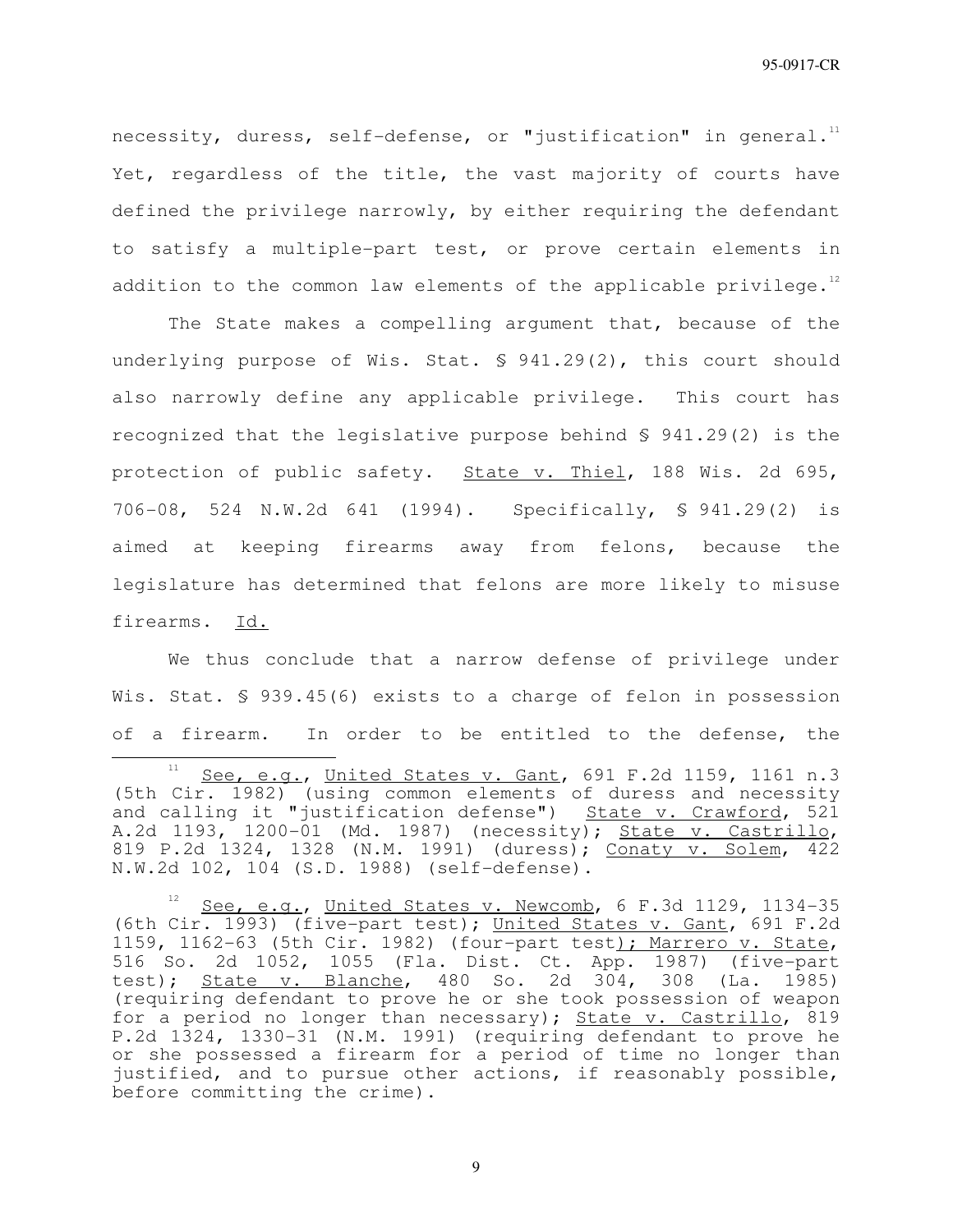defendant must prove: (1) the defendant was under an unlawful, present, imminent, and impending threat of such a nature as to induce a well-grounded apprehension of death or serious bodily injury, or the defendant reasonably believes he or she is under such a threat; $13$  (2) the defendant did not recklessly or negligently place himself or herself in a situation in which it was probable that he or she would be forced to possess a firearm; (3) the defendant had no reasonable, legal alternative to possessing a firearm, or reasonably believed that he or she had no such alternative; in other words, the defendant did not have a chance to refuse to possess the firearm and also to avoid the threatened harm, or reasonably believed that he or she did not have such a chance; (4) a direct causal relationship may be reasonably anticipated between possessing the firearm and the avoidance of the threatened harm; (5) the defendant did not possess the firearm for any longer than reasonably necessary. See Gant, 691 F.2d at 1162-63, 1163 n.9; United States v. Singleton, 902 F.2d 471, 472-73 (6th Cir.), cert. denied, 498

j

<sup>&</sup>lt;sup>13</sup> Note that under the **Gant** test, the first-prong does not provide that a defendant's conduct may be privileged where the defendant **reasonably believes** he or she is under an unlawful, present, imminent, and impending threat. United States v. Gant, 691 F.2d 1159, 1162 (5th Cir. 1982) However, several state courts have determined that a privilege exists under such circumstances. People v. King, 582 P.2d 1000, 1007 (Cal. 1978); Marrero v. State, 516 So. 2d 1052, 1055 (Fla. Dist. Ct. App. 1987); State v. Blache, 480 So. 2d 304, 308 (La. 1985); State v. Crawford, 521 A.2d 1193, 1200 (Md. 1987). We are persuaded by the decisions of these courts, and therefore have incorporated this into the five-part test that we are adopting.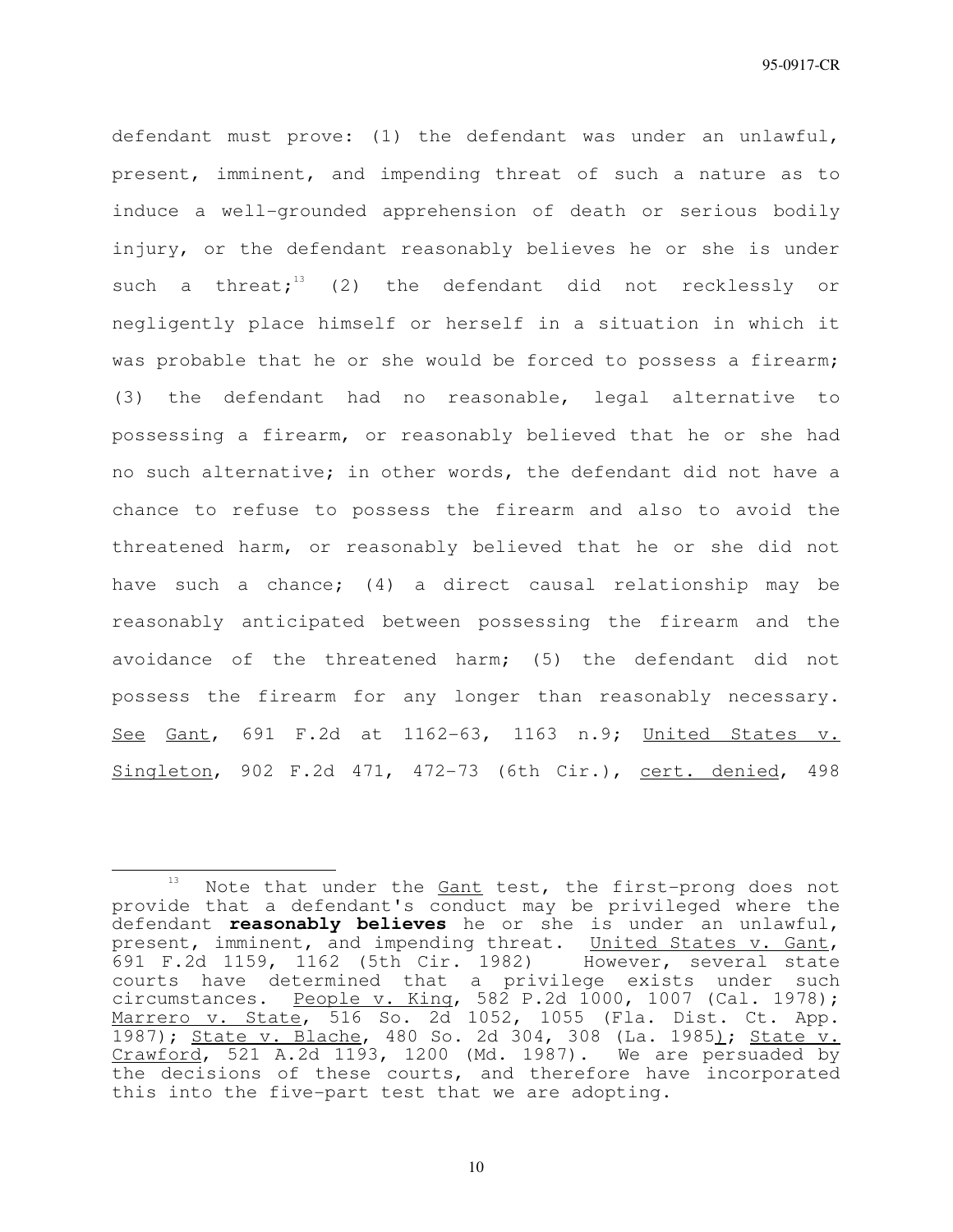U.S. 872 (1990); Newcomb, 6 F.3d at  $1134-35.^{14}$  We emphasize that a defendant will be able to establish these elements "only on the rarest of occasions," because of the difficulty in proving that he or she did not have a reasonable legal alternative to violating the law, and that he or she possessed the firearm for a period of time no longer than reasonably necessary.<sup>15</sup> See Perez, 86 F.3d at 737; Perrin, 45 F.3d at 874 (citing Singleton, 902 F.2d at 472).

## III.

We next turn to the issue of whether the circuit court erred in not giving Coleman's requested instructions, and, if so, whether such error is harmless. A circuit court has broad discretion in deciding whether to give a requested jury instruction.  $E.q.$ , State v. Vick, 104 Wis. 2d 678, 690, 312 N.W.2d 489 (1981). However, a circuit court must exercise its discretion in order "to fully and fairly inform the jury of the rules of law applicable to the case and to assist the jury in

j

<sup>&</sup>lt;sup>14</sup> In United States v. Gant, the court set forth a four-part test, and also indicated in a footnote that a defendant's "continued possession beyond the time that the emergency exists will defeat the defenses." 691 F.2d 1159, 1163 n.9 (5th Cir. 1982). The court in United States v. Singleton adopted the Gant four-part test, and likewise indicated that "[c]orollary to the requirement that the defendant have no alternative to possession of the firearm is the requirement that the defendant get rid of the firearm as soon as a safe opportunity arises." 902 F.2d 471, 473 (6th Cir.), cert. denied, 498 U.S. 872 (1990). In United States v. Newcomb, the court combined the Gant four-part test with the additional requirement set forth by the courts in Gant and Singleton, resulting in a five-part test. 6 F.3d 1129, 1134- 35 (6th Cir. 1993).

For example, such a rare occasion would occur where a felon is attacked and wrestles a weapon away from his attacker. E.g., State v. Castrillo, 819 P.2d 1324, 1329 (N.M. 1991).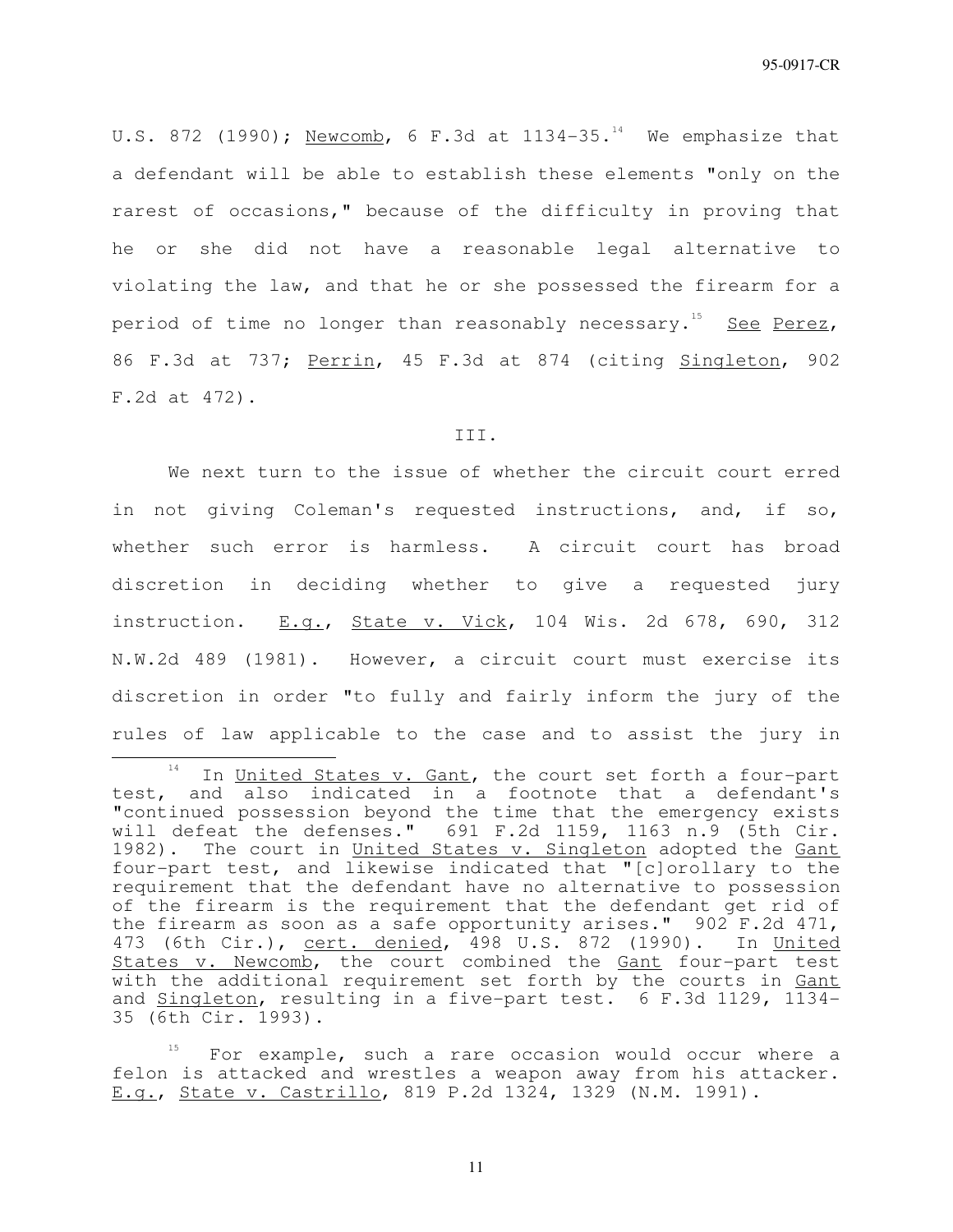making a reasonable analysis of the evidence." Id. (quoting State v. Dix, 86 Wis. 2d 474, 273 N.W.2d 250 (1979)). In addition, a criminal defendant is entitled to a jury instruction on a theory of defense if: (1) the defense relates to a legal theory of a defense, as opposed to an interpretation of evidence, State v. Davidson, 44 Wis. 2d 177, 191-92, 170 N.W.2d 755 (1969); (2) the request is timely made, Turner v. State, 64 Wis. 2d 45, 51-52, 218 N.W.2d 502 (1974); (3) the defense is not adequately covered by other instructions, Johnson v. State, 75 Wis. 2d 344, 367-68, 249 N.W.2d 593 (1976); Davidson, 44 Wis. 2d at 192; and (4) the defense is supported by sufficient evidence, Johnson v. State, 85 Wis. 22, 28-29, 270 N.W.2d 153 (1978); Turner, 64 Wis. 2d at 51-52.

In the present case, the parties only dispute whether Coleman presented sufficient evidence in support of the defense of privilege.<sup>16</sup> Evidence is sufficient if "a reasonable construction of the evidence will support the defendant's theory 'viewed in the most favorable light it will reasonably admit from the standpoint of the accused.'" State v. Mendoza, 80 Wis. 2d 122, 153, 258 N.W.2d 260 (1977) (quoting Ross v. State, 61 Wis. 2d 160, 172-73, 211 N.W.2d 827 (1973)). In making this determination:

j

<sup>&</sup>lt;sup>16</sup> Coleman clearly met the additional three requirements First, the defense of privilege is a legal theory of defense. Wis JI-Criminal 700 (Law Note: Theory of Defense Instructions). Second, Coleman requested the instructions on May 31, 1994, one day before the instructions conference, which was timely. Third, no other instructions adequately covered Coleman's theory of the defense, because the circuit court judge refused to give any instructions on privilege.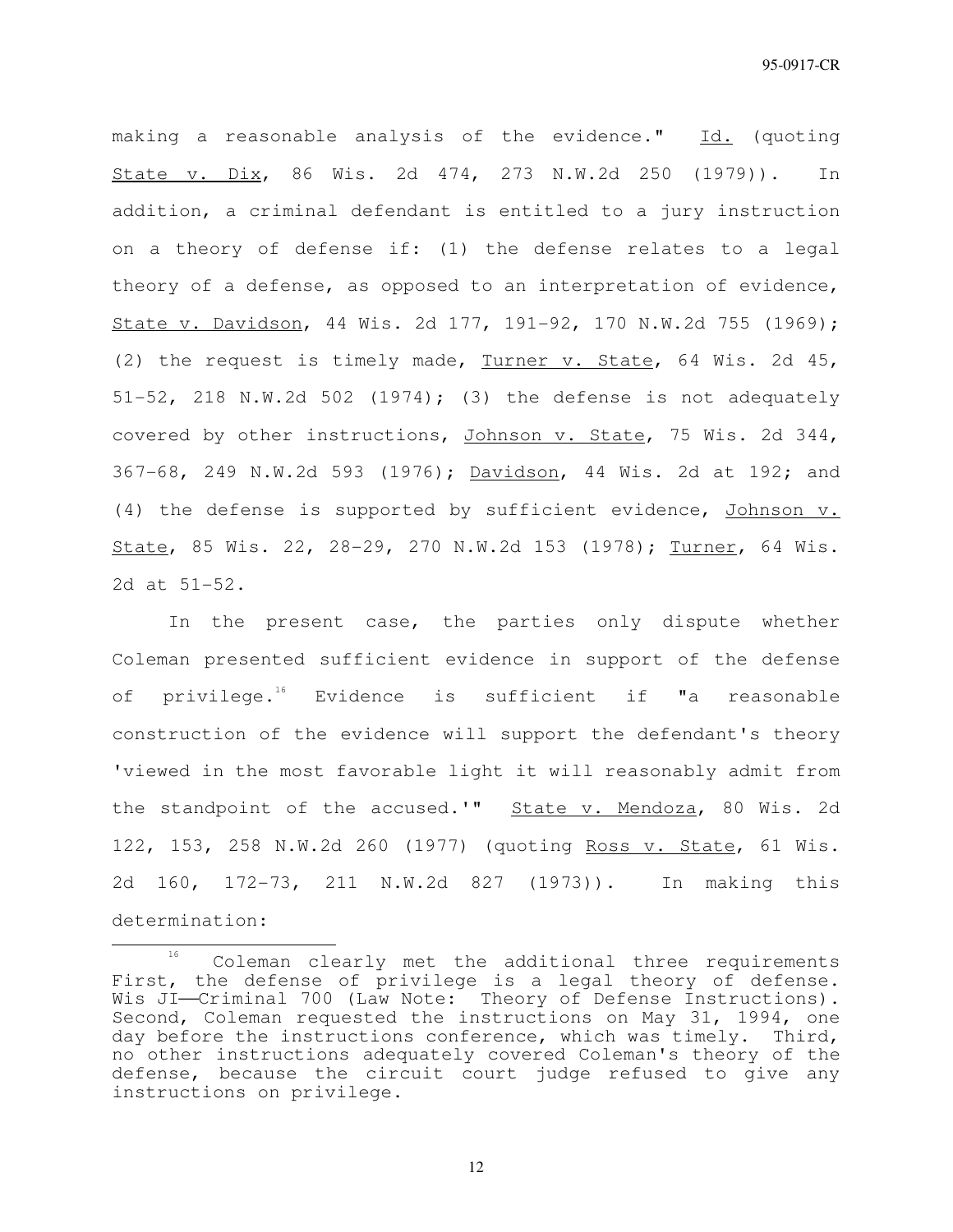[N]either the trial court nor this court may, under the law, look to the "totality" of the evidence . . . in determining whether the instruction was warranted. To<br>do so would require the court to weigh the do so would require the court to evidence—accepting one version of facts, rejecting another—and thus invade the province of the jury . . . .

Mendoza, 80 Wis. 2d at 153; accord State v. Jones, 147 Wis. 2d 806, 816, 434 N.W.2d 380 (1989). Thus, neither the trial court nor the reviewing court may weigh the evidence, but instead may only ask whether a reasonable construction of the evidence, viewed favorably to the defendant, supports the alleged defense. Mendoza, 80 Wis. 2d at 154; Jones, 147 Wis. 2d at 816. "If this question is answered affirmatively, then it is for the jury, not the trial court or this court, to determine whether to believe defendant's version of the events." Mendoza, 80 Wis. 2d at 154; Jones, 147 Wis. 2d at 816.

Furthermore, although we have repeatedly indicated that the defendant bears the burden of producing sufficient evidence, we have also determined that the source of such evidence may be facts produced by the defense or by the state. State v. Felton, 110 Wis. 2d 485, 508, 329 N.W.2d 161 (1983). Thus, the evidence may be facts affirmatively presented by the state, facts elicited from the state's witnesses through cross-examination, or evidence affirmatively presented by the defense.  $Id.$ ; Wis JI-Criminal 700 (Law Note: Theory of Defense Instruction).

In the present case, we conclude that Coleman presented sufficient evidence in support of the defense of privilege. The evidence was sufficient because the jury, in reasonably construing the evidence, could have determined that Coleman had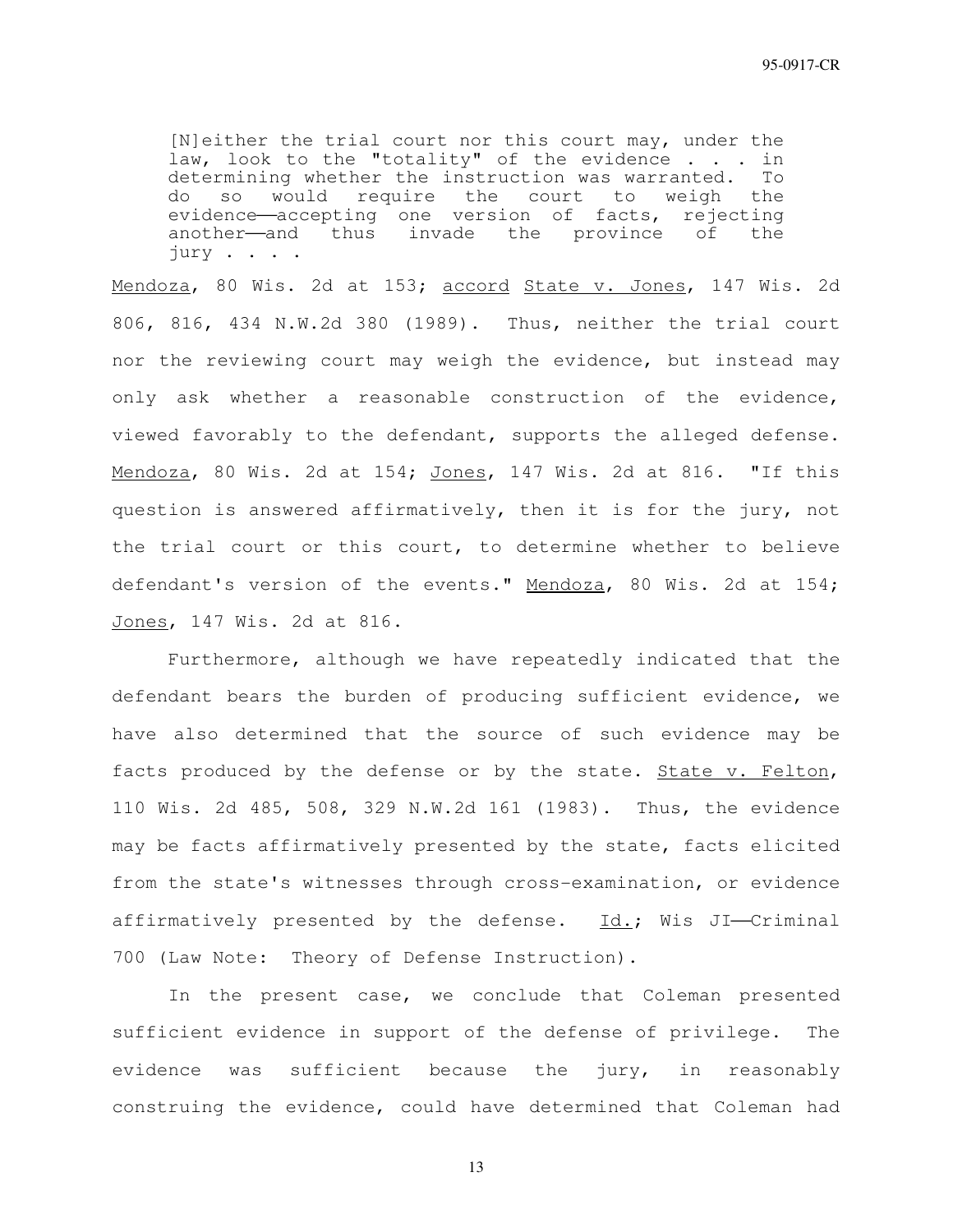satisfied the five-part test. First, a reasonable jury could find that Coleman reasonably believed he was under an unlawful, present, imminent, and impending threat of being robbed, based on his testimony that he thought someone was kicking the door, and based on Coleman and Evans' testimony regarding the prior robbery. Second, a reasonable jury could find that Coleman did not recklessly or negligently place himself in a situation in which it was probable he would be forced to choose criminal conduct, since he testified that he was at the residence to pick up his niece and nephew. Third, a jury could find that Coleman reasonably believed that he had no reasonable, legal alternative to violating the law, because a jury could find that he made a split-second decision to grab the rifle when he heard the noise. Fourth, a reasonable jury could find that there was a direct causal relationship between Coleman possessing the weapon and the robbery which he testified that he thought was occurring. Fifth, a reasonable jury could find that Coleman did not possess the gun any longer than absolutely necessary, since he testified that he grabbed the rifle when he heard the noise, and evidence established that he dropped it a few seconds after the officers breached the doors.

Therefore, because Coleman presented sufficient evidence in support of the defense of privilege, the court committed error by refusing to give a theory of defense instruction. See Wis JI-Criminal 700; Davidson, 44 Wis. 2d at 191-92. We note, however, that the instructions requested by Coleman-coercion, self-defense, defense of others, and defense of property-are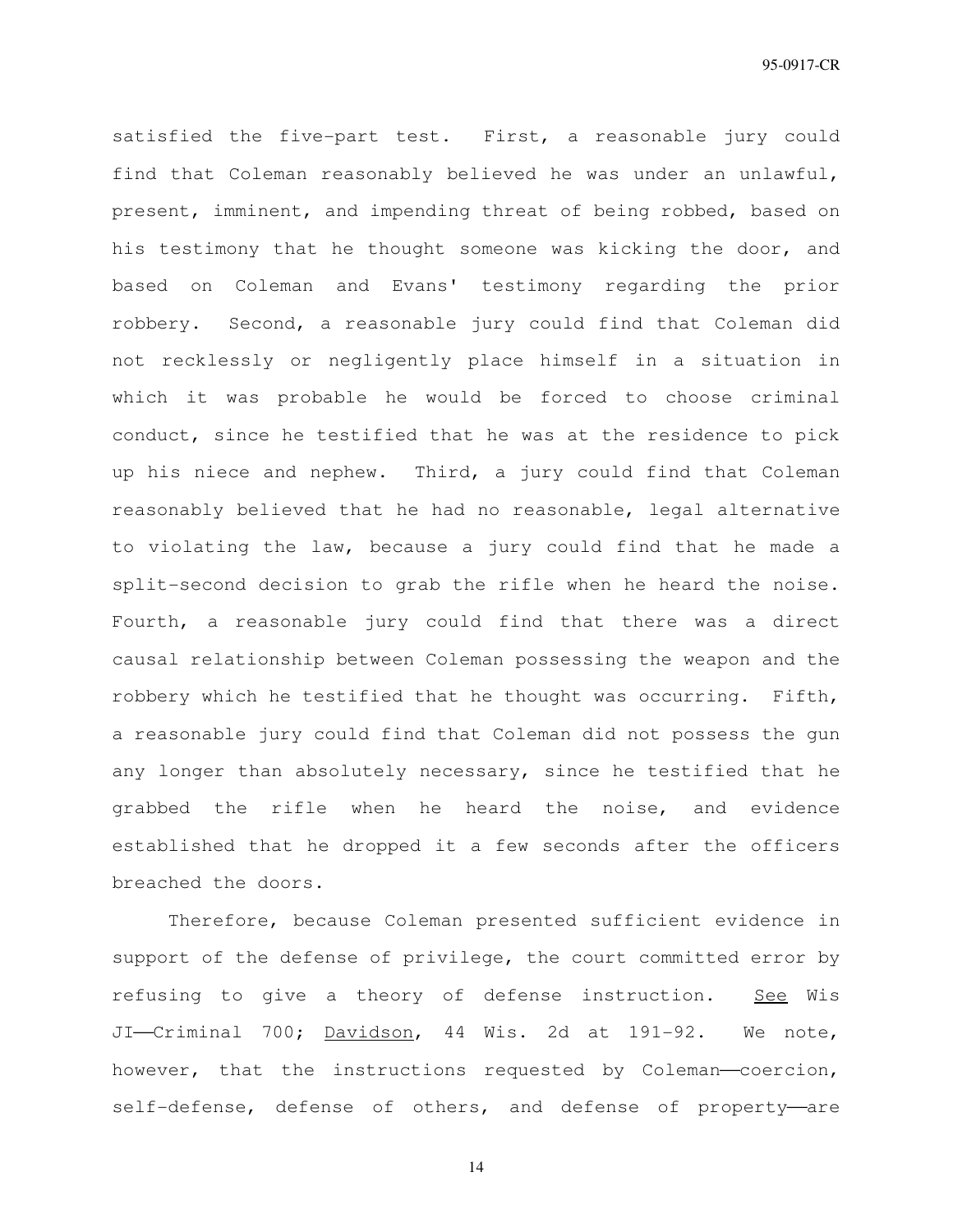substantively different than the five-part test we have adopted here today. Nonetheless, the circuit court committed error by refusing to give **any** instruction on Coleman's theory of the defense.

Since we have determined that the circuit court committed error, we must therefore consider whether such error is harmless. An error is harmless if there is no reasonable possibility that the error contributed to the conviction. E.g., State v. Dyess, 124 Wis. 2d 525, 543, 370 N.W.2d 222 (1985). If a reasonable possibility exists that the error contributed to the conviction, the reviewing court must reverse the conviction and order a new trial. Id. We have indicated: "It can be prejudicial error for a trial judge to fail to instruct on a special defense if the evidence raises that issue." Davidson, 44 Wis. 2d at 192.

We conclude that a reasonable possibility exists that the error contributed to the conviction. If the jury had been properly instructed as to Coleman's theory of the defense, the jury reasonably could have found that Coleman's brief possession of the firearm was privileged under the circumstances, and therefore they may not have returned a guilty verdict. Thus, the error committed by the circuit court is not harmless.<sup>17</sup>

In summary, we hold that a narrow defense of privilege exists to a charge of felon in possession of a firearm. In order to be entitled to the defense, a defendant must satisfy the five-

 $\overline{a}$ 

Coleman also raises a claim of ineffective assistance of counsel. Since we have reversed the conviction on the jury instruction issue, we need not reach this claim.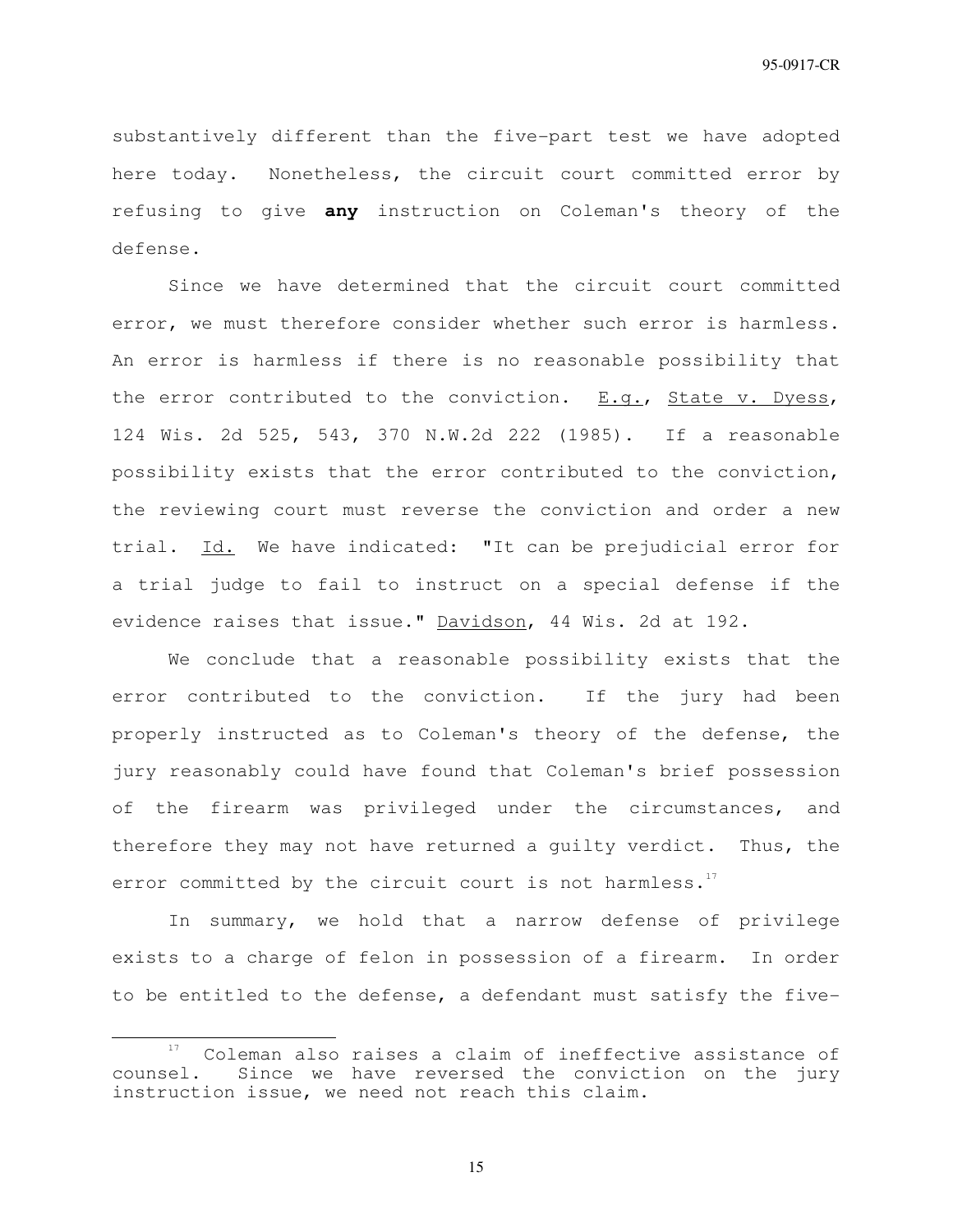part test that we have adopted. In the present case, Coleman presented sufficient evidence that the defense of privilege is applicable, because a reasonable construction of the evidence supports Coleman's theory of defense. Therefore, the circuit court erred by not instructing the jury on privilege. Moreover, such error is not harmless, because there is a reasonable possibility that the error contributed to Coleman's conviction. Accordingly, the conviction must be reversed, and a new trial ordered.

*By the Court.*The decision of the court of appeals is affirmed.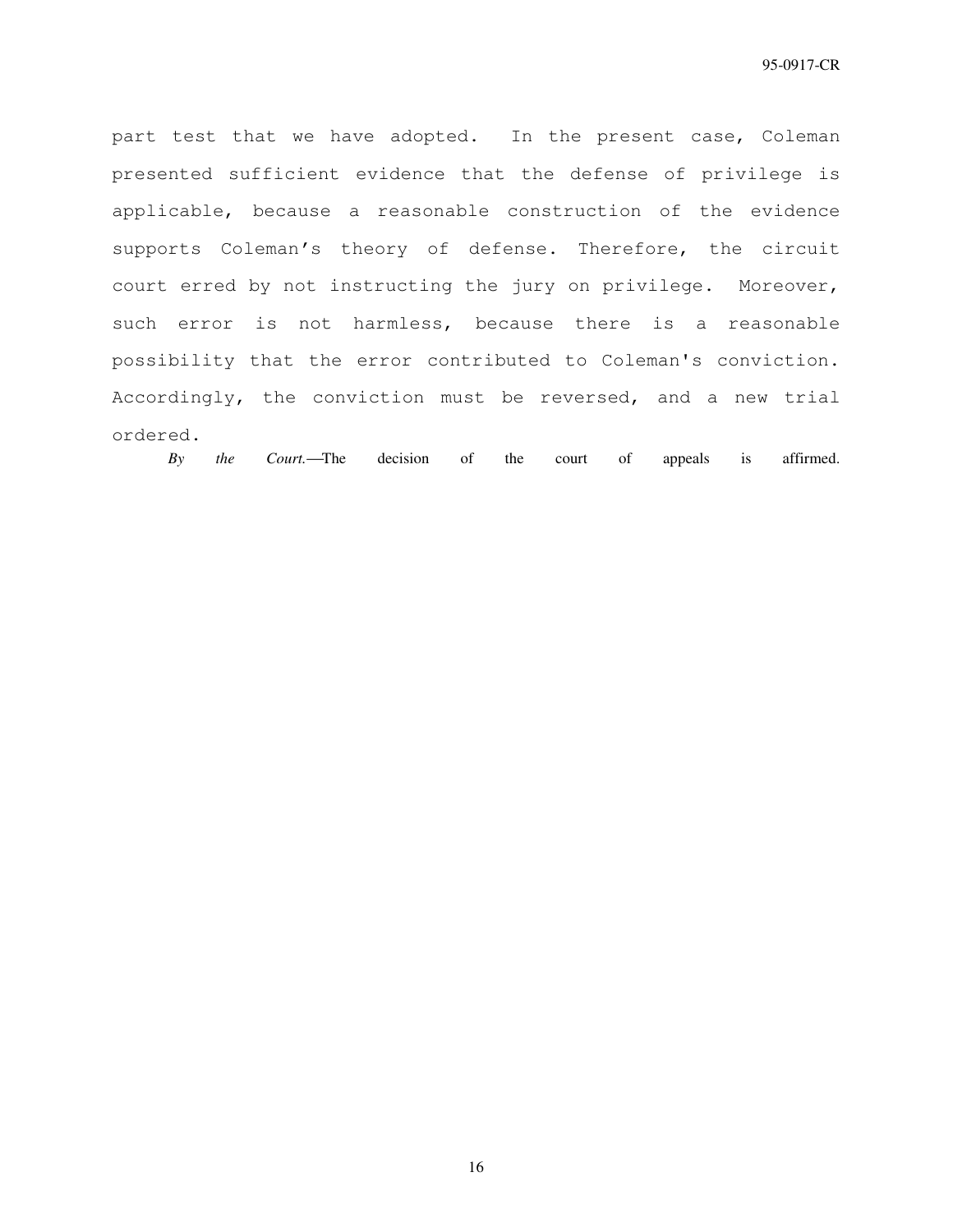## **SUPREME COURT OF WISCONSIN**

Case No.: 95-0917-CR Complete Title of Case: State of Wisconsin, Plaintiff-Respondent-Petitioner, v. Terrell A. Coleman, Defendant-Appellant.  $\frac{1}{2}$  ,  $\frac{1}{2}$  ,  $\frac{1}{2}$  ,  $\frac{1}{2}$  ,  $\frac{1}{2}$  ,  $\frac{1}{2}$  ,  $\frac{1}{2}$  ,  $\frac{1}{2}$  ,  $\frac{1}{2}$  ,  $\frac{1}{2}$  ,  $\frac{1}{2}$  ,  $\frac{1}{2}$  ,  $\frac{1}{2}$  ,  $\frac{1}{2}$  ,  $\frac{1}{2}$  ,  $\frac{1}{2}$  ,  $\frac{1}{2}$  ,  $\frac{1}{2}$  ,  $\frac{1$  REVIEW OF A DECISION OF THE COURT OF APPEALS Reported at: 199 Wis. 2d 174, 544 N.W.2d 912 (Ct. App. 1996) PUBLISHED Opinion Filed: December 20, 1996 Submitted on Briefs: Oral Argument: October 30, 1996 Source of APPEAL COURT: Circuit COUNTY: Milwaukee JUDGE: JEFFREY A. KREMERS JUSTICES: Concurred: Dissented: Not Participating:

ATTORNEYS: For the plaintiff-respondent-petitioner the cause was argued by Sharon Ruhly, assistant attorney general, with whom on the briefs was James E. Doyle, attorney general.